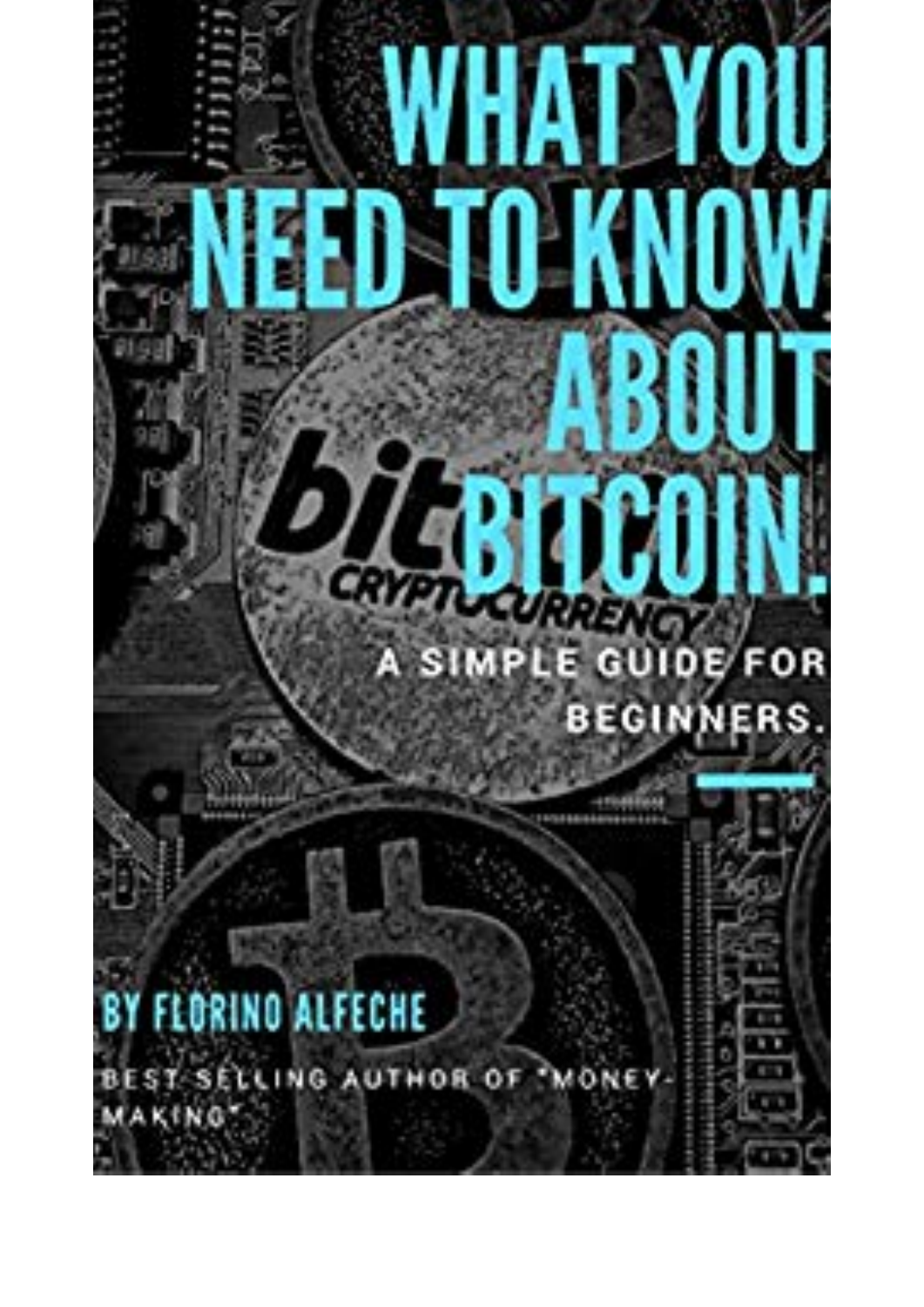*Florino Alfeche*

**Bitcoin: A Simple Guide for Beginners: What You Need to Know About Bitcoin**

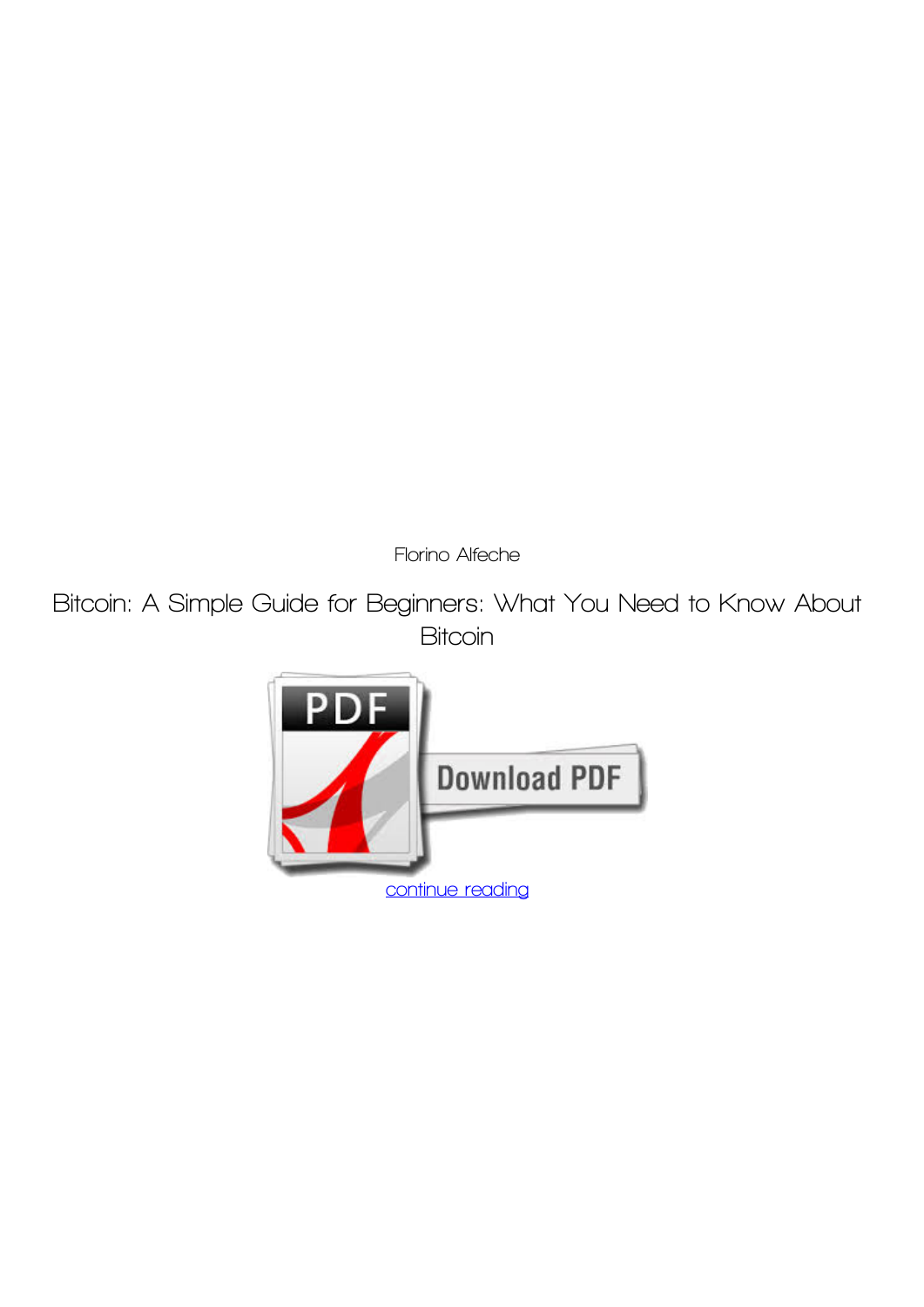**A simple introduction to Bitcoin.This book is a simple introduction to Bitcoin and assumes minimal technical knowledge.Shorter companion items to the are:Bitcoin' These comments could be misleading and will confuse.BitcoinAlthough people make reference to bitcoin as a decentralized digital currency, I prefer to think about it as an electronic asset, to sidestep questions around which government backs it and who models the interest rate, which is usually a mental block in understanding Bitcoin.Bitcoins are stored in an electronic wallet", or " Currently (Sep 2015) there remain 14 million bitcoins which have been created, increasing by 25 bitcoins every ten minutes roughly, with an agreed limit of 21 million, the last of which should be created a little before the year 2140..s network in one infographicInside bitcoin' By the end of this, you should understand enough to participate in a dinnertime conversation about bitcoin, rather than be mystified by this issue.s blockchain (infographic)A gentle introduction to Bitcoin miningIn the favorite media, you will often read comments like "As an electric asset, you can buy bitcoins, own them, and send them to someone else.You can send money using blockchain technology"**



**[continue reading](http://bit.ly/2Tge8Fv)**

**It's an excellent pick. I am glad I came across it. It is more detailed compared to the previous book I read. This is a perfect guide for me. I perhaps a newbie of Bitcoin but I am captivated by the way it really is used also to worldwide transactions. I tried to consult internet and found an ambiguous description, besides this internet is usually infiltrated with scams so I choose to trust amazon site and books. Bitcoin is the most current development of technology that provides ease and heading beyond deadline compare to bank transactions which are generally limited by office hours.**